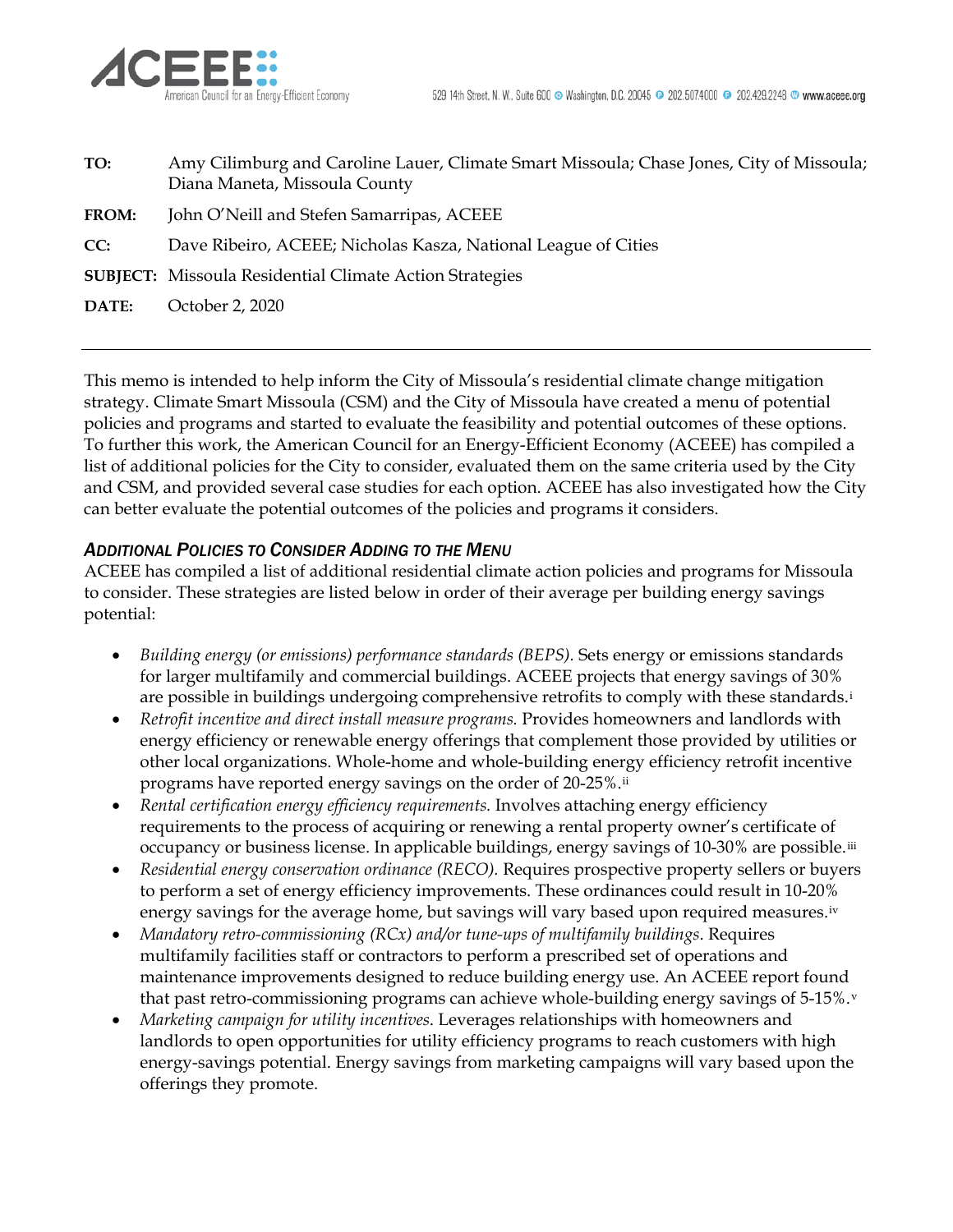

While we have provided estimates of each initiative's per building energy savings potential, the City of Missoula should carefully consider how the above actions may ultimately contribute to communitywide energy savings. Certain residential building types targeted by an initiative may not occupy a substantial share of the housing stock, and it is likely that only a share of targeted buildings are candidates to benefit from retrofits. Furthermore, policies and programs may face funding or compliance limitations that will limit their reach.

It is also critical that the City of Missoula consider how the policies and programs they adopt can further social equity, addressing existing disparities of resources, access, and power that exist for socially marginalized groups such as those with low-incomes, people of color, those experiencing housing insecurity, youth, the elderly, immigrants, non-English speakers, and people with disabilities. Our analysis of data collected for our forthcoming *The 2020 City Clean Energy Scorecard* reveal that cities are employing four strategies to achieve equitable outcomes for these groups through their residential policies and programs:

- Expanding marginalized people's rights and access to information regarding energy use, costs, and savings opportunities
- Integrating energy efficiency requirements and planning into existing affordable housing programs and including housing affordability requirements for city-supported energy-efficient housing developments
- When implementing community-wide energy efficiency requirements, supporting affordable housing providers and low-income homeowners with funding, technical assistance, and modified or extended compliance periods
- Offering loans or grants to rehabilitate or retrofit properties that are coupled with homeowner no-sell and landlord affordability covenants

In presenting our recommendations, we identify opportunities for these approaches to be integrated into the City of Missoula' actions. For more on how cities can adopt a framework of social equity in their work, consult the Urban Sustainability Directors Network's *[Equity in Sustainability](https://www.usdn.org/uploads/cms/documents/usdn_equity_scan_sept_2014_final.pdf)* guide.

Table 1 displays our recommendations for initiatives Missoula can add to the existing CSM menu. The table follows the convention used in the original CSM policy menu (provided as Appendix A) and details each policy's type, implementation lever, potential non-energy outcomes, feasibility considerations, and case studies. Please note that we are unable to assess the legal implications of adopting a specific policy or program, as this is beyond our expertise. All policies and programs listed here have the potential to improve overall housing quality and lead to positive health and wellbeing outcomes. For more on these benefits, consult ACEEE's Health and Environment Program [resources.](https://www.aceee.org/program/health-environment) We have included more detailed information about the research underlying the listed outcomes and feasibility considerations in subsequent sections of this memo.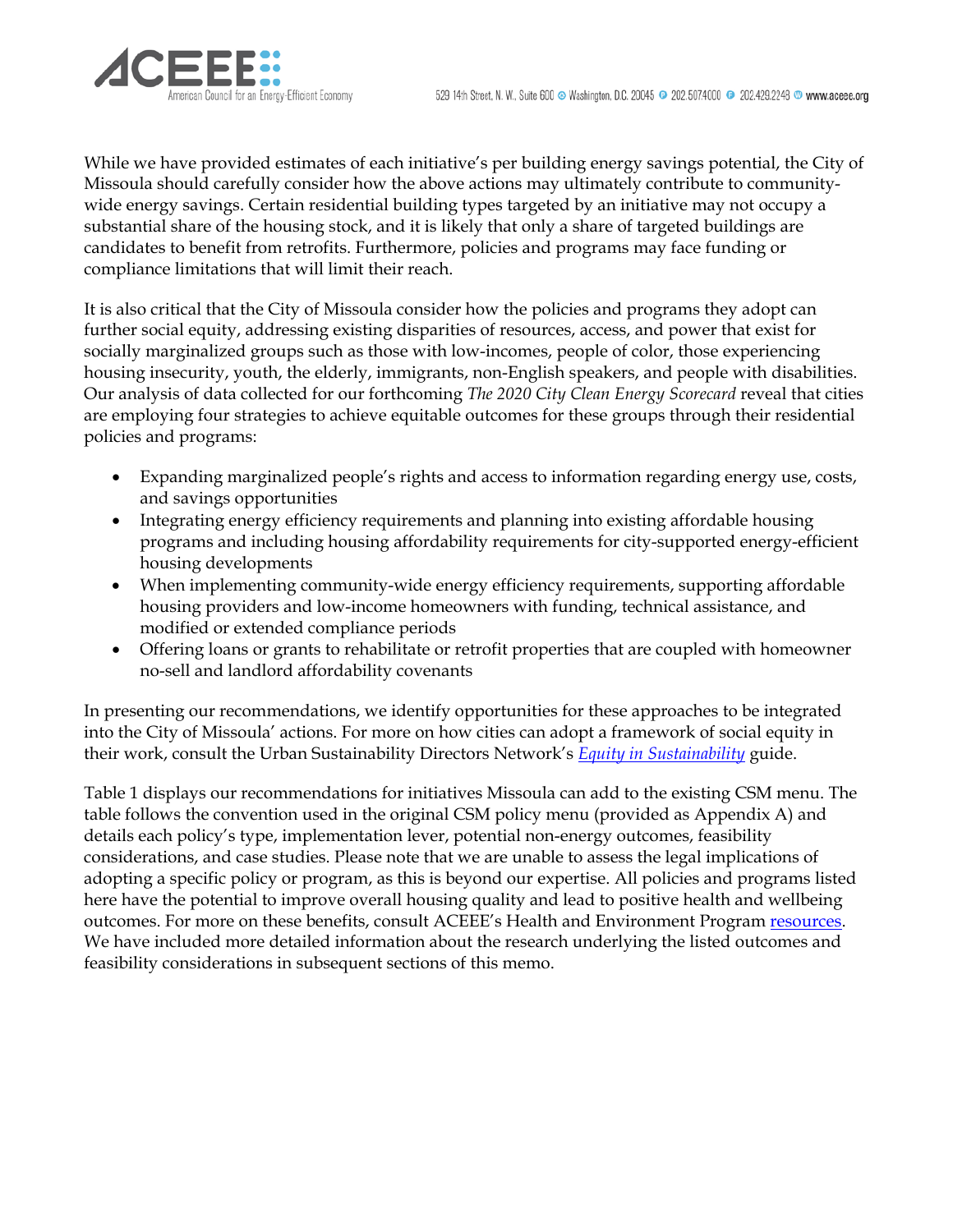

## Table 1. Additional policies for the CSM residential climate action menu

<span id="page-2-4"></span><span id="page-2-3"></span><span id="page-2-2"></span><span id="page-2-1"></span><span id="page-2-0"></span>

| Policy (type)                            | Possible non-energy<br>outcomes                                                                                                         | Implementation lever            | Actions to consider for increasing feasibility                                                                                                           | Case study<br>resources                                      | <b>Commercial sector</b><br>applicability |
|------------------------------------------|-----------------------------------------------------------------------------------------------------------------------------------------|---------------------------------|----------------------------------------------------------------------------------------------------------------------------------------------------------|--------------------------------------------------------------|-------------------------------------------|
|                                          | Lower operating costs,<br>increase property<br>values, improve<br>building resilience                                                   | Local ordinance                 | Build up to a BEPS over time with steps such<br>as extensive stakeholder engagement,<br>energy/carbon challenges, benchmarking                           | Washington DC,<br>New York City,<br>St. Louis                | Yes                                       |
| <b>BEPS</b>                              |                                                                                                                                         |                                 | Provide or support the development of<br>financial incentives and financing to assist<br>with compliance, especially for affordable<br>housing providers |                                                              |                                           |
| (regulatory)                             |                                                                                                                                         |                                 | Support affordable housing providers with<br>technical assistance and extended<br>compliance periods                                                     |                                                              |                                           |
|                                          |                                                                                                                                         |                                 | Consider allowing owners to purchase<br>renewable energy credits (RECs) or emissions<br>offsets to assist with compliance                                |                                                              |                                           |
|                                          | Lower operating costs,<br>increase property<br>values, preserve<br>housing affordability,<br>reduce energy burdens,<br>reduce water use | New local<br>government program | Consider a variety of funding sources. Typical<br>sources include CDBG, HOME, utility franchise<br>fees or settlement funds, or local taxes/fees         | Dallas,<br>Milwaukee,<br>Chicago,<br>Boulder,<br>Minneapolis | Yes                                       |
|                                          |                                                                                                                                         |                                 | Encourage energy efficiency upgrades through<br>existing affordable housing rehabilitation loan<br>or grant programs                                     |                                                              |                                           |
| Retrofit incentive<br>and direct install |                                                                                                                                         |                                 | Require no-sell and affordability covenants to<br>preserve overall housing affordability for low-<br>income residents                                    |                                                              |                                           |
| measure programs<br>(incentive)          |                                                                                                                                         |                                 | Use program to fill gaps in utility incentive<br>offerings                                                                                               |                                                              |                                           |
|                                          |                                                                                                                                         |                                 | Address health and safety repairs that must<br>be completed before efficiency upgrades are<br>made                                                       |                                                              |                                           |
|                                          |                                                                                                                                         |                                 | Target marketing to marginalized residents<br>and the organizations supporting them                                                                      |                                                              |                                           |
|                                          |                                                                                                                                         |                                 | Work to build broad community support if<br>allocating city funds                                                                                        |                                                              |                                           |